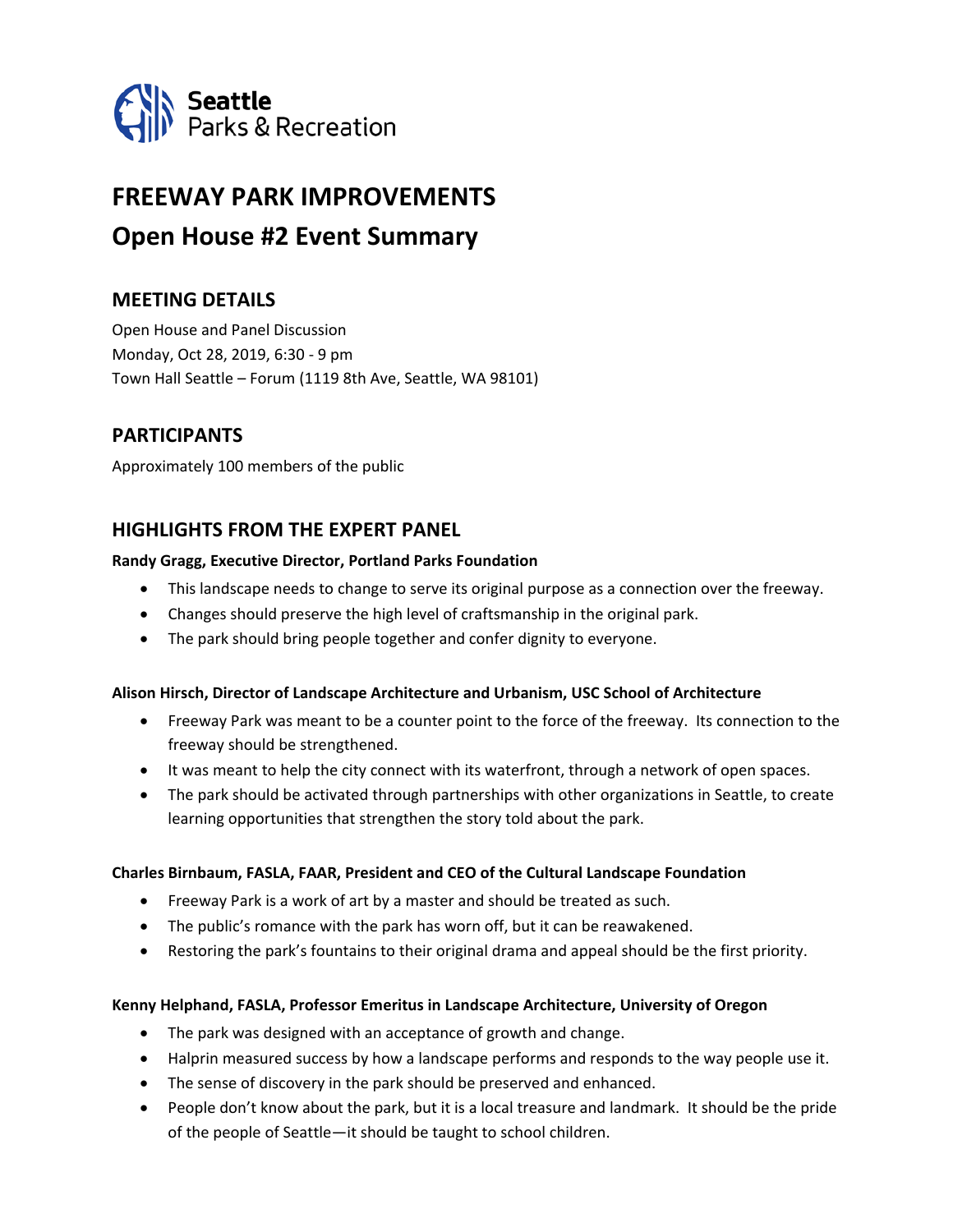#### **Iain Robertson, Associate Professor of Landscape Architecture, University of Washington**

- Plantings in the park should be dynamic: youthful and changing. The landscape should be refreshed. This should be the first priority.
- Freeway Park is an inspiration for a new generation of bold parks and connection with nature. We should lid over the rest of the freeway.
- Anything that would decrease the noise in the park would be delightful, but it will take more than plants. The city is louder than it used to be.

# **FREQUENTLY ASKED QUESTIONS**

**How will improvements attract active, intergenerational park users?** *Wayfinding, signage and lighting will increase the visibility and usability of the park to casual users and people who use the park to connect to other places. Having a functioning restroom will make the park more attractive and useable by all ages.*

**How is the project team planning to address drug use in the park? How is the project team planning to engage park users currently experiencing homelessness?** *The park has a needle box for used needles and we are working with the homeless community through Compass Housing. We have also contacted the YWCA as well as other groups around the park. Drug usage downtown is an ongoing issue that SPR is working to address with SPD and other partner departments.*

**What partnership/synergy opportunities is the project team pursuing or recommending for future phases of work?** *We are looking at all opportunities and will start to refine this as the project moves forward.*

**How has public input and the expert panel affected the project team's thoughts on the appropriate nature and extent of improvements?** *All the input we have received to date is being incorporated into the six areas of focus and will help guide the design. Overall, both the panelists and the general public are supportive of improvements at the park.*

**What portion of the budget will go towards basic repairs as opposed to design improvements?** *We will be prioritizing our budget based on the needs of the park. There isn't a specific percentage that is dedicated to improvements vs. repairs and we will try to maximize both.*

**What steps will be taken to make the park safer, i.e. security presence?** *Lighting, improved wayfinding and pruning of vegetation will make the park more visible, open and legible. We are also working with SPD on ways to make the park easier for them to patrol; and respond*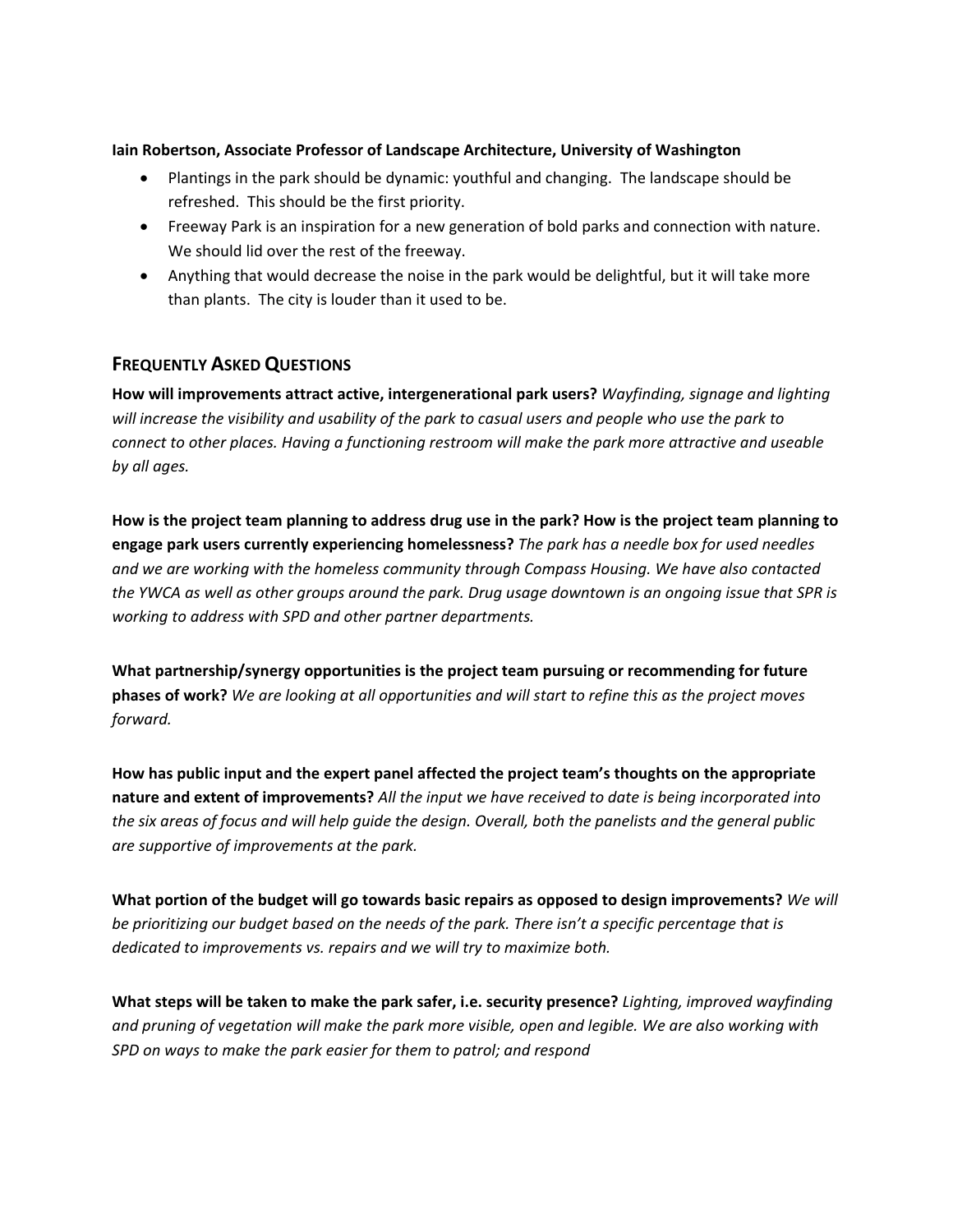# **WHAT WE HEARD**

Feedback was collected from attendees through questions submitted to the Expert Panel and comments written on a project survey.

#### **Activation & Amenities**

- Volunteer opportunities
- More interactive things for visitors to engage with (Balance beams? Pullup bars? Play structures to facilitate intergenerational play?)
- Continue to support and enable intergenerational play and exploration of the park
- Freeway Park sponsors some wonderful events. What kind of response do you get (participation)? Dances, picnics, games.
- To activate a park 7 days a week you need a draw. I propose a kiosk serving tea, coffee, pastries, etc. to be located by the restrooms with chairs and tables. Also add for night a laser sculpture pointed up as an iconic night draw.
- Will there be a small playground/swing sets? Dog park?
- More events—all seasons
- It badly needs restrooms—public ones at the Convention Center are desirable
- Many mention wanting to make Freeway Park more youthful, but there's not much in the park for youths to do. More features like exercise equipment, interactive boulder/log structures, skate park, etc. might give people a reason to go to the park.
- Please don't aim to make our beloved oasis in the city into a mini Seattle Center. From tranquil to vibrant—no thank you

#### **Park Users**

- Remove homeless and drug addicts.
- There needs to be an aggressive no tolerance of street people, camping, squatters, and substance abuse
- I work at a nearby shelter. I wasn't this to be a place where my guests, and everyone else, can exist in public in peace and without having to spend money. Parks and libraries are the only public space like this we have.
- What will be done about improving safety from the homeless occupying the park grounds?
- What will be done about drug usage and drug preparation within all boundaries of the park?
- The number of family units (with children) has plummeted in forty years—this is more of a geriatric community and young preppy newcomers than the child-orientated area of past—the newcomers will move away from the city as they start families—I encourage you to design the updated park based on modern demographic rather than trying to reconstruct a bygone era

## **Partnerships & Synergy**

• I love the idea of forging partnerships with the art museum/arboretum/etc. to encourage expand its position as a "landmark" in our city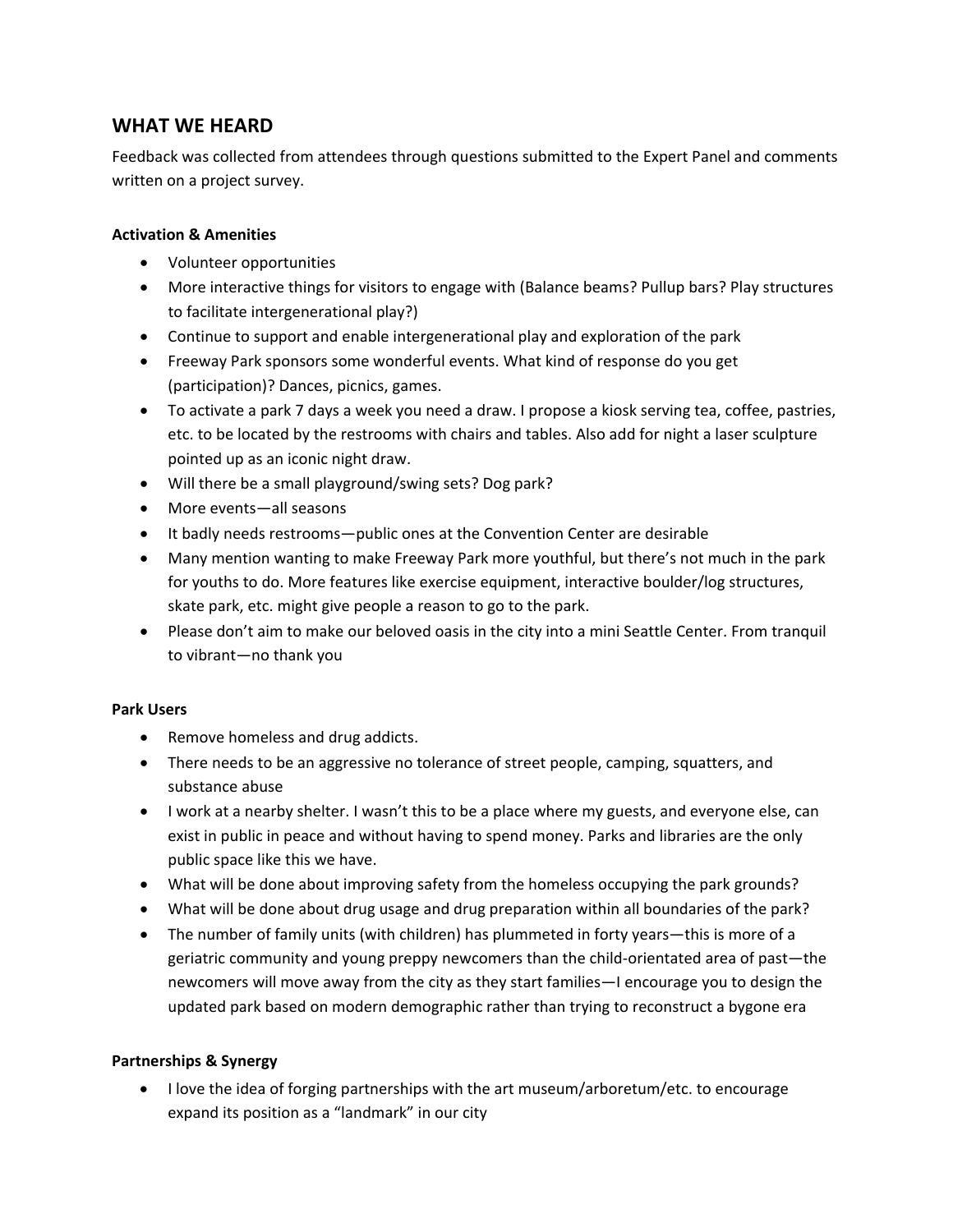- What's your opinion on private funding/partnering with private land owners to create new space?
- I support putting a lid from Denny to Spring or more. It would be an important project to increase the usability and connection as well as reduce noise and add beauty to the area
- Encourage future growth and expansion of green, open space as thread to connect areas of Downtown (Park Blocks, PDX)
- I have contacted Mr. Graves email re: a feral cat project for park if grants are available.

# **Preferred Level of Change**

- Go big and respect the spirit of Halprin
- Major changes are needed to invite more people to visit but retain the core design principles of the park.
- Please make as few large structural changes as possible
- Though I recognize the need to keep facilities up to date, I see no need for infrastructure development. I am a local living at Cambridge. The park needs to deal with maintenance.
- Can the experts on Halprin infer how Halprin would change the park...would he be as precious about preserving the park in its totality in light of its declining use and performance?

#### **Restoration & Maintenance**

- I like the idea of restoring the "mountain/meadow" and valley plantings. More distinction between zones would make moving through more interesting and adventurous
- I note a strong rodent presence in the park.
- Fountain renovation
- Maintain craft. Don't just use paint for flashy pops of color.

## **Safety**

- What about safety?
- People won't use the park if they don't feel safe--money to have police around.
- I hear some senior area residents express safety concerns
- Need security presence

## **Entrances & Wayfinding**

- I chose upper Seneca because it is such an impressionable part of the park for Seneca St. passersby. If you can draw people into that pathway in an inviting way, they may feel safe to explore upper lawns etc.
- I walked by this park for 6 years before I learned it existed
- Entrances/exits to/from Freeway Park may not be well exposed but the pathways are a useful route for pedestrians living in the area—to get from Union north of the park to south of the Convention Center there are pathway options—I am cautious about your planned restructuring of these exits and entrances